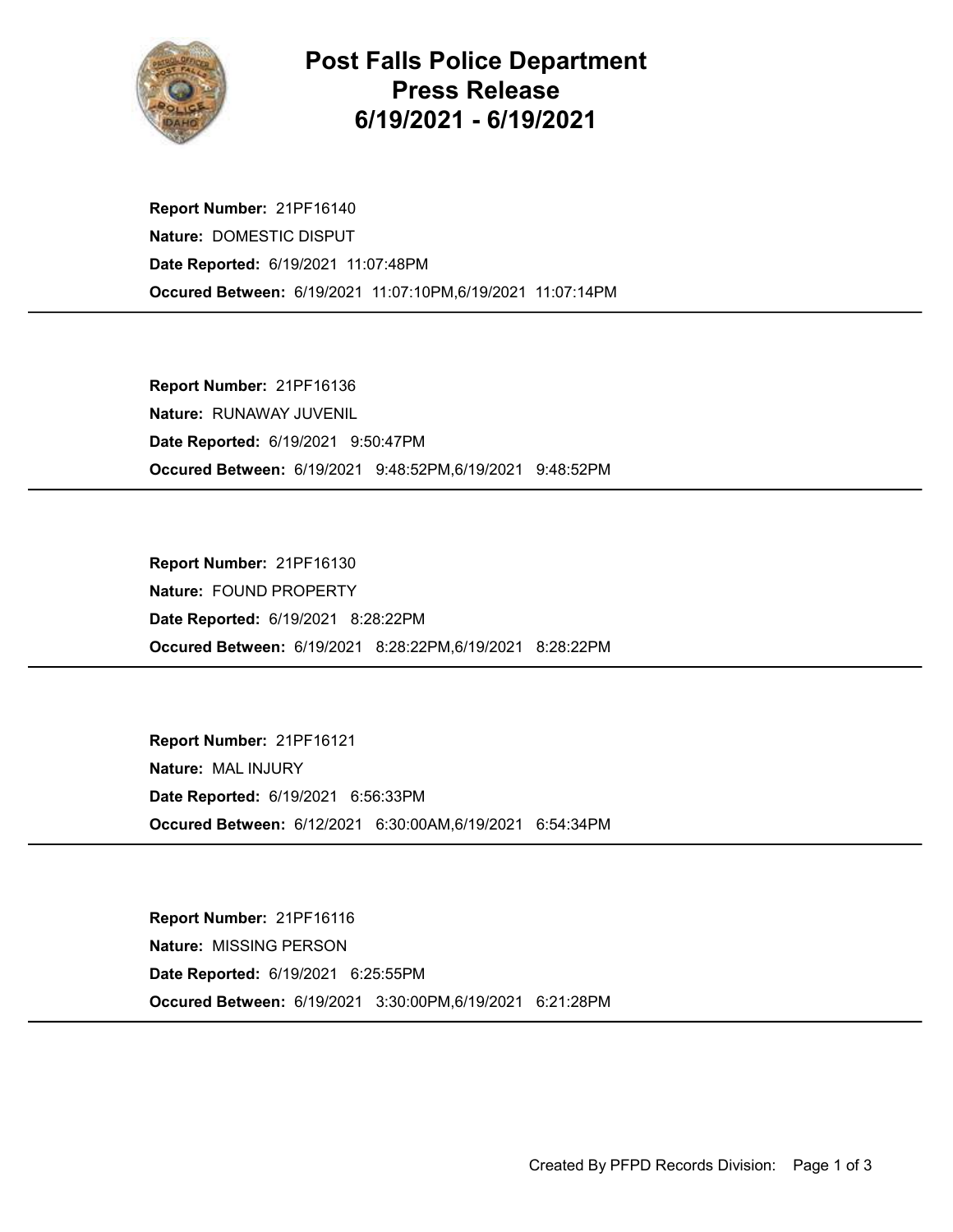Occured Between: 6/19/2021 4:09:00PM,6/19/2021 4:09:00PM Report Number: 21PF16100 Nature: DOMESTIC DISPUT Date Reported: 6/19/2021 4:09:43PM

Occured Between: 6/19/2021 2:00:00PM,6/19/2021 3:00:00PM Report Number: 21PF16095 Nature: FOUND PROPERTY Date Reported: 6/19/2021 3:14:42PM

Occured Between: 6/18/2021 11:00:00PM,6/19/2021 8:00:00AM Report Number: 21PF16057 Nature: BURGLARY AUTO Date Reported: 6/19/2021 9:13:57AM

Occured Between: 6/19/2021 1:08:23AM,6/19/2021 1:08:34AM Report Number: 21PF16040 Nature: BATTERY Date Reported: 6/19/2021 1:09:35AM

Occured Between: 6/19/2021 1:02:05AM,6/19/2021 1:02:09AM Report Number: 21PF16039 Nature: PROTECTIVE CUST Date Reported: 6/19/2021 1:02:53AM

Occured Between: 6/19/2021 12:56:39AM,6/19/2021 12:56:39AM Report Number: 21PF16038 Nature: JUVENILE PROBLE Date Reported: 6/19/2021 12:56:50AM